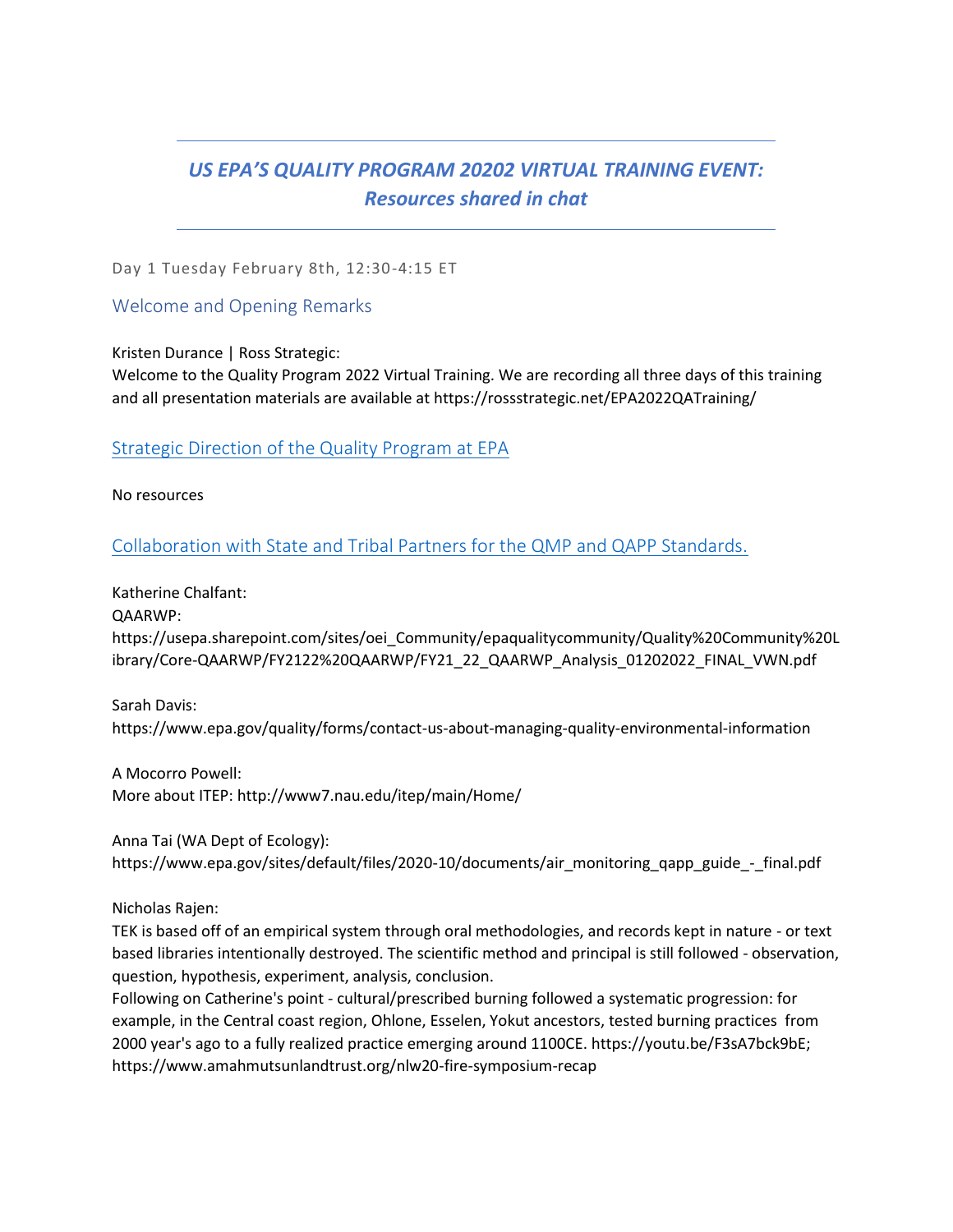Demarus Tevuk (TWSP, Native Neighborhood study):

TEK focuses on qualitative date like the health of a system and traditional knowledge systems include ethics/values/morals along with protocols/policies and knowledge (content) - all of these work together to inform action. Western knowledge focuses on content or quantitative data and the goal isn't always action. My paper is an introduction to the differences and similarities between these two knowledge systems. https://www.academia.edu/38034199/ETHICAL\_SCIENCE\_AND\_INDIGENOUS\_SUSTAINABILITY

#### Nicholas Rajen:

Another example of TEK and indigenous science - definitely more aware of greater environmental quantitative factors: https://www.smithsonianmag.com/smart-news/researchers-uncover-2000-yearold-mayan-water-filtration-system-

180976186/#:~:text=More%20than%202%2C000%20years%20ago%2C%20the%20Maya%20built,have% 20discovered%20traces%20of%20this%20millennia-old%20engineering%20marvel.

Rob Willis, Moderator, Ross Strategic: https://www.eecip.net/

[Office of Mission Support, Freedom of Information Act Quality Assurance](https://rossstrategic365-my.sharepoint.com/:b:/g/personal/ssarfatyepstein_rossstrategic_com/EYq0nLvxGZFKquoMVxuQ1-YB15yOWP3e_IoSvepOnKn9tA?e=AKWlbR)

No resources

[OIG's Audit of the EPA Quality System](https://rossstrategic365-my.sharepoint.com/:b:/g/personal/ssarfatyepstein_rossstrategic_com/EXEGAACWtctFsoU5YPDb1nwBPnKZaWslRWZJQRYJeNVdGA?e=kYUShe)

No resources

Intro to Next Session and Day Two Preview

No resources

[Quality Programs Assessments Reboot](https://rossstrategic365-my.sharepoint.com/:b:/g/personal/ssarfatyepstein_rossstrategic_com/EfIZEqRsqp5Ojk0_laFhN6YBiInXTgI0VgEig7mcCqsJIQ?e=2Nr1Mx) *(Participation in this session is limited to EPA staff only.)*

Linda Himmelbauer, EPA Enterprise Quality Management Division: RQAM List: https://www.epa.gov/quality/forms/contact-us-about-managing-quality-environmentalinformation

Day 2 Wednesday February 9th, 12:30-5:15ET

Welcome and Get Settled

No resources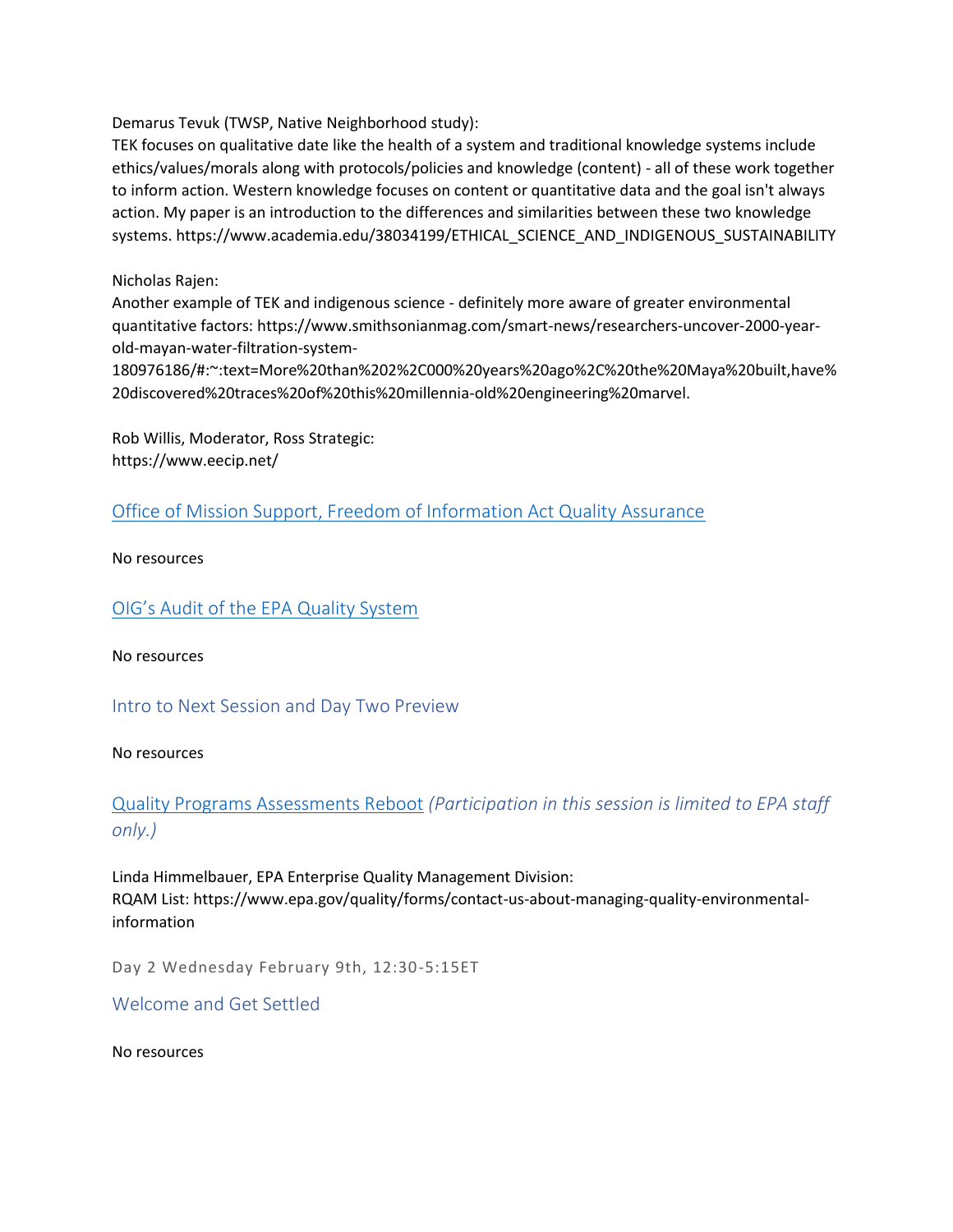## Scientific Integrity: Including the recent OSTP report

Kristen Durance (they/she) | Ross Strategic: EPA Scientific Integrity Website: https://www.epa.gov/scientific-integrity

## QA Grant Lifecycle: Panel Discussion

Sarah Sarfaty Epstein - Ross Strategic: https://www.grants.gov/

Sarah Sarfaty Epstein - Ross Strategic: https://www.epa.gov/grants

James Noel (US EPA/ORD/CCTE): For those who are interested the definition of "Environmental Information" and types can be found on pages 9-10 of the EPA Environmental Information Quality Policy: https://www.epa.gov/sites/default/files/2021- 04/documents/environmental\_information\_quality\_policy.pdf

Sarah Sarfaty Epstein - Ross Strategic: https://www.epa.gov/grants https://www.epa.gov/grants/epa-grants-management-training-applicants-and-recipients https://www.epa.gov/grants/how-develop-budget https://www.epa.gov/grants/epa-grants-award-process-webinars

#### [Defensible Data for Small Agencies](https://rossstrategic365-my.sharepoint.com/:b:/g/personal/ssarfatyepstein_rossstrategic_com/EZgXClQNOlhLq7PBx1lCn_wBKIbfgZGGrzaeai8Sfzqngg?e=3whp8f)

No resources

[Promoting QA in Academic Research Environments](https://rossstrategic365-my.sharepoint.com/:b:/g/personal/ssarfatyepstein_rossstrategic_com/EUdW0_RsWWVCn5btgFd8xXYBlTnQW7dLzPOcJGg9LwspWw?e=1InP3i)

No resources

Wrap up & Get to Next Session

No resources

# [Training: Using R in the QA Process](https://rossstrategic365-my.sharepoint.com/:b:/g/personal/ssarfatyepstein_rossstrategic_com/EW0SO8E_m6VOilCJGHyr8gAB70ekfrE0HHXCjiUgWcASBQ?e=rgNaT3) or [Training: How to be a Project Management](https://rossstrategic365-my.sharepoint.com/:b:/g/personal/ssarfatyepstein_rossstrategic_com/EabQFSaSNoBDnIYvLtIYi9oB0jWb-nUZhUd-EMZlqnhHiA?e=n2qgie)  [Practitioner](https://rossstrategic365-my.sharepoint.com/:b:/g/personal/ssarfatyepstein_rossstrategic_com/EabQFSaSNoBDnIYvLtIYi9oB0jWb-nUZhUd-EMZlqnhHiA?e=n2qgie)

No resources